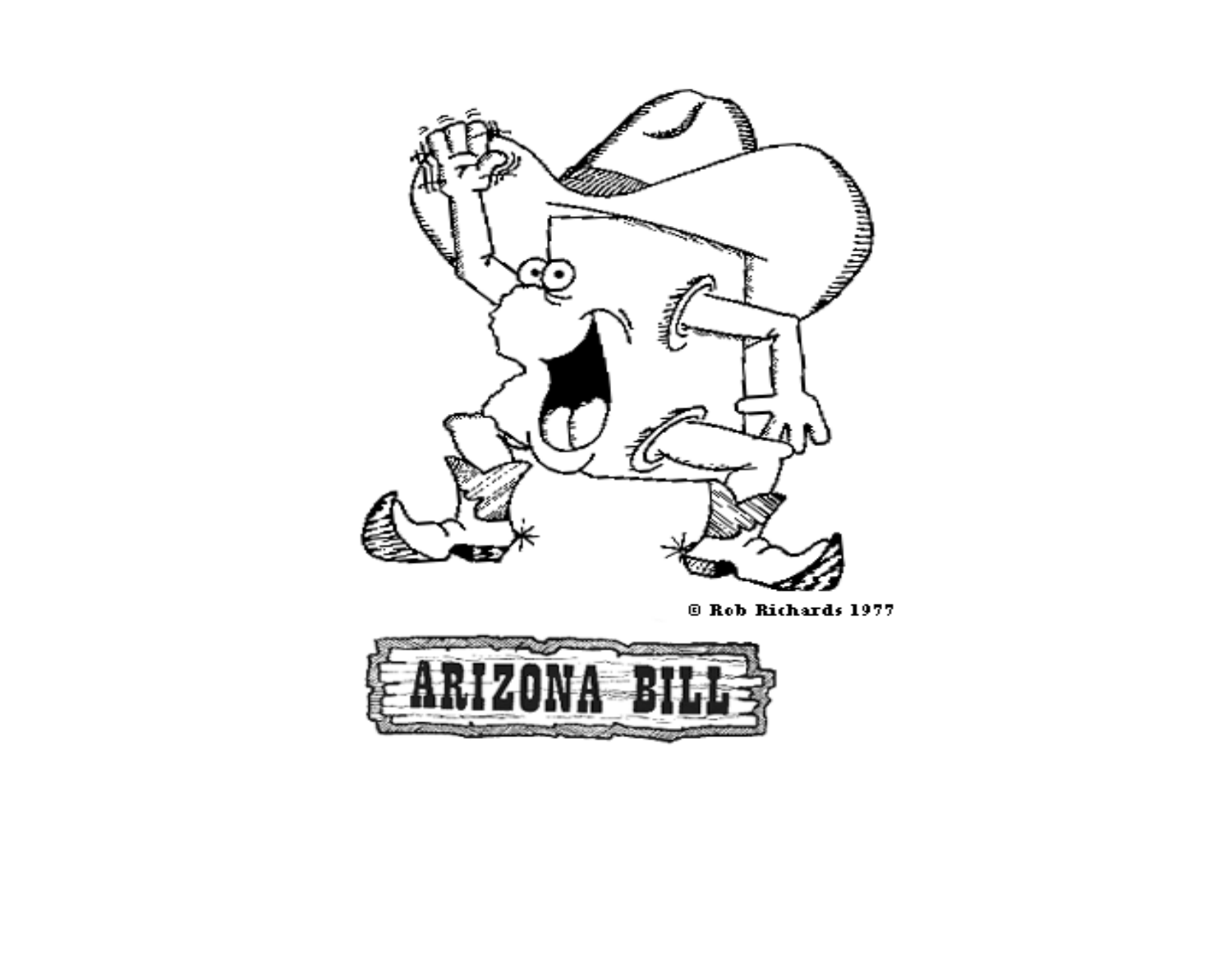

Arizona Bill is introduced in the House by a Member, a group of Members, a Standing Committee or a Majority of a Committee, after being written in proper form by the Legislative Council.

Bill is branded (assigned a number), First Read and referred by the Speaker to appropriate Standing Committees and to the Chief Clerk for printing and distribution.

Committees consider Bill (may include hearings, expert testimony, statements from citizenry). Reports recommendations to Whole House. Committee on Rules determines if Bill is constitutional and in proper form.

Committee on Rules Committee of the Third Reading-Roll If passed by House, Bill sidered.

places Bill on Active Whole. Informal session Call. Every Member goes on to the Senate. Calendar and Speaker of entire House member- present must vote sets order in which ship acting as one com- (unless excused and measures will be con- mittee. Debate, amend- no Member may vote ment, recommendations for another Member. on Bills on Calendar.





If passed by Senate (either in identical form or amended by adding or deleting material), Bill is sent back to House...

Third Reading -- Names called alphabetically and unless bership of Senate acts excused, each Senator present must vote Debate, amendments on each measure.

Committee of the Whole. Entire memas one committee. and recommendations on Bills on Calendar.

Committee on Rules' agenda becomes the calendar for Committee of the Whole and after 5 days President designates which measures are to be placed on Active Calendar of the Committee of the Whole.

Committees consider Bill (May include hearings, expert testimony, statements from citizenry). Reports recommendations to entire Senate.

Second Reading-- President refers Bill to appropriate Standing committees.

House Bill is First Read in the Senate and laid over one day.